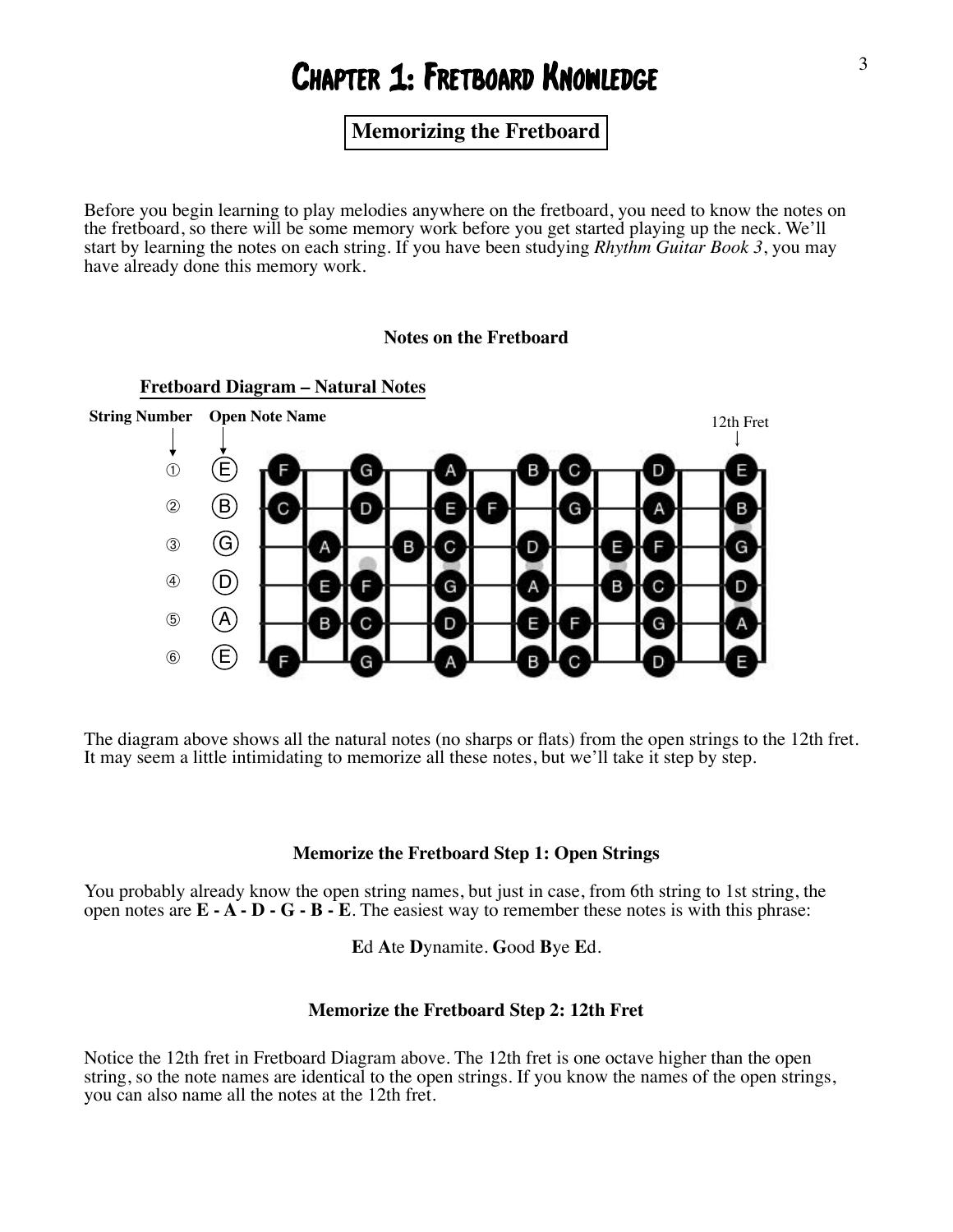#### 4 - Fretboard Knowledge - Fretboard Knowledge -

#### **Memorize the Fretboard Step 3: The Musical Alphabet**

The musical alphabet consists of the notes **A - B - C - D - E - F - G**, each note higher than the last. Once you reach "G," the musical alphabet repeats on a higher set of **A - B - C - D - E - F - G** notes.

#### **Memorize the Fretboard Step 4: Learn the 1st and 6th Strings**

Strings 6 and 1 are two octaves apart, but they are both E strings, so the note names are the same.



Starting with the open 6th string, **say and play** each note from low to high (left to right). Even though the note names are the same, repeat the exercise with the 1st string. Do this several times until you can comfortably say and play each note on the 6th and 1st strings from memory.

**It's very important that you name the notes as you play them.** By "saying and playing," you'll begin to get a feel for the proper fret placement for each note.

Notice that **B/C** and **E/F** are always **one fret apart**.

#### **Memorize the Fretboard Step 5: Whole Steps and Half Steps**

In the 1st and 6th String Notes diagram above, most of the notes are two frets apart, but some of them are one fret apart.

- The notes that are two frets apart are separated by a **whole step.** The notes that are one fret apart are separated by a **half step**.
- 

For the purposes of learning the fretboard, remember:

- **1) B/C and E/F are always one fret apart (half step). 2) All other notes are two frets apart (whole step).**
-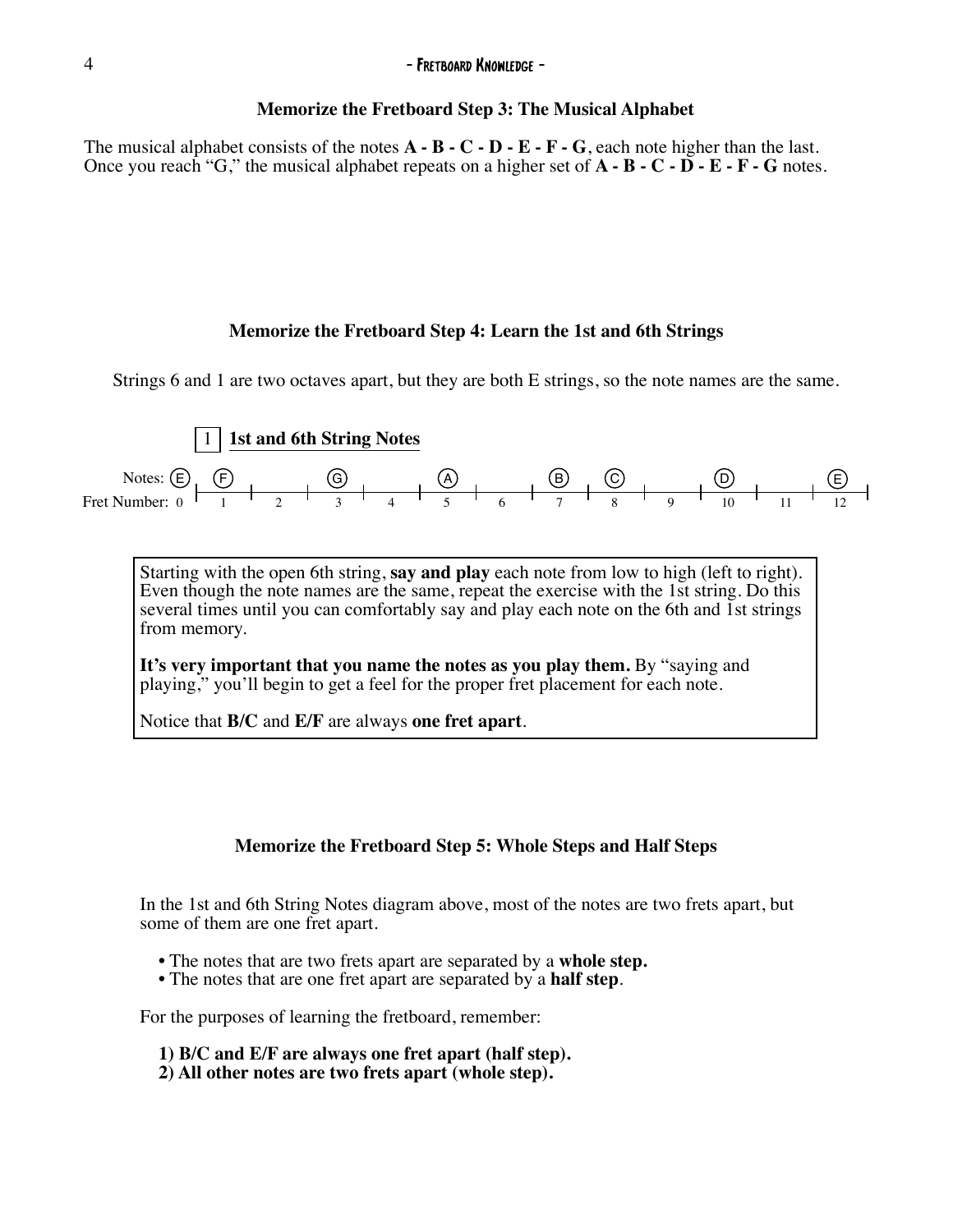# **Memorize the Fretboard Step 6: Learn 5th String**

The 5th string lays out the musical alphabet from A to G.

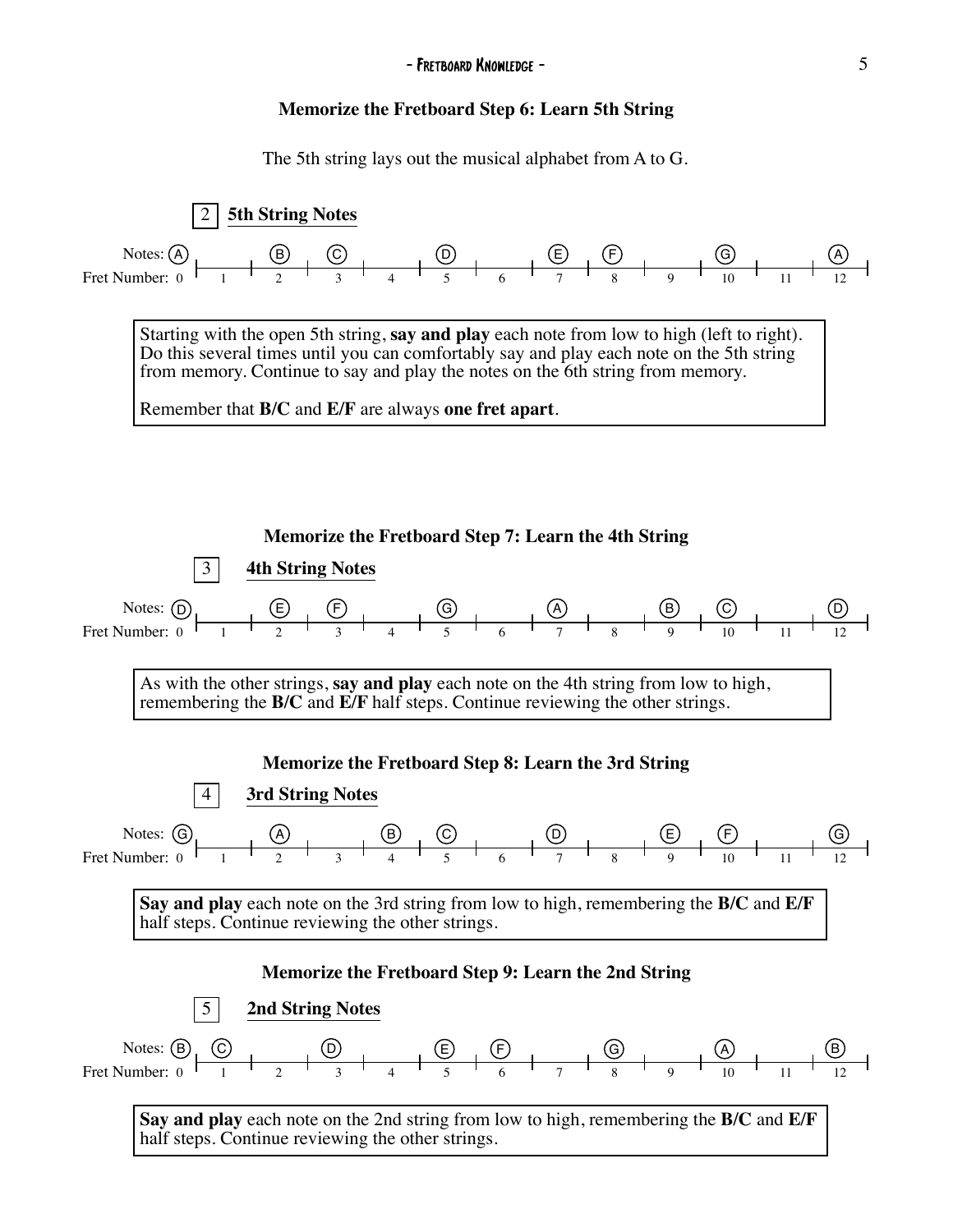#### 6 - Fretboard Knowledge -

### **Fretboard Memory Exercises**

Here is the full diagram of the notes up to the 12th fret again. Now that you can name the notes on each string from low to high, your next goal is to be able to instantly find any note on any string. The exercises on this page will help you with this.

### **Fretboard Diagram – Natural Notes**



# 6 **Fretboard Memory Exercise 1 – Backwards**

Once you are comfortable naming the notes on each string from the open string to the 12th fret, **say and play** the notes "backwards" on each string, starting with the 12th fret and working your way down to the open string.

## 7 **Fretboard Memory Exercise 2 – Shuffle**

After you are able to name the notes "backwards," mix them up. Write the musical alphabet (A-G) on seven index cards, one note name per card. Shuffle the cards and **play and say** the notes on each string in whatever order the cards fall.

# 8 **Fretboard Memory Exercise 3 – Single Note, Jumping Strings**

Pick a random note. We'll use "C" as an example. Play the C closest to the left end of the fretboard, then play the next C to the right (3rd fret, 5th string), and then the next C to the right, working your way up the neck from left to right. Go through this process with two or three different notes each day.

|             |   | C |              |     |  |
|-------------|---|---|--------------|-----|--|
|             |   |   |              |     |  |
|             |   |   |              |     |  |
|             |   |   |              |     |  |
|             |   |   |              |     |  |
| $\mathbf C$ | C |   | $\mathbf{C}$ | I C |  |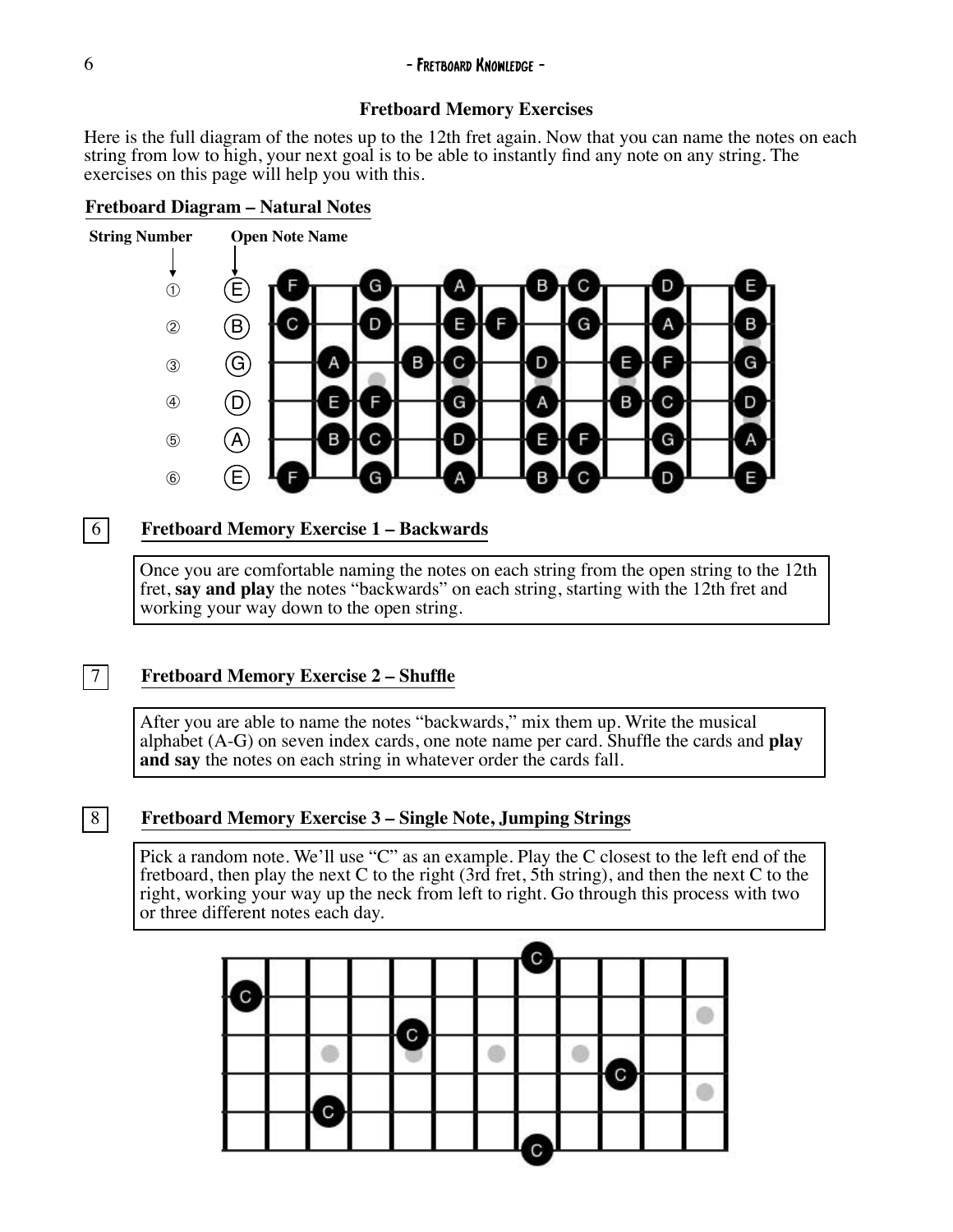#### **Sharps and Flats on the Fretboard**

The final step to memorizing the fretboard is to learn the sharps and flats. By now, you already know all the natural notes, so it's simply a matter of filling in the gaps. Raise any note one fret higher to make it a sharp, and play any note one fret lower to make it a flat. The example below shows how this applies to the 6th string.



Once you fill in the gaps in this manner on the other strings, you'll know all the notes on the fretboard up to the 12th fret.

#### **What about B**#**, E**#**, C**b**, and F**b**?**

The notes B#, E#, Cb, and Fb don't appear in the string diagrams above. Remember that B/C and E/F are a half step apart. Technically, a  $B\sharp$  and C are the same note, as are  $E\sharp$  and F, Cb and B, and Fb and E.  $B\sharp$ ,  $E\sharp$ ,  $C\flat$ , and  $F\flat$  don't appear often, but you may see them occasionally in music outside this book.

#### **Enharmonics**

Enharmonics are discussed in *Melody Guitar Book 2*, but it's worth repeating the information here. If you look at the 6th String Sharps and Flats Diagram above, you'll notice that the following pairs of notes share the same fret: F# and Gb, G# and Ab, A# and Bb, C# and Db, D# and Eb. Notes that sound the same but are spelled differently are called **enharmonic equivalents**, or usually just **enharmonics**.

#### **Fretboard Memory Exercise 3 – Again**

Now that you know how to fill in the gaps between natural notes, go back to Fretboard Memory Exercise 3 on the previous page and do the exercise with random flat and sharp notes.

#### **How long should I practice these memory exercises?**

Move on from here even if you can't yet find each note instantly. While you are working through the next section, continue performing the fretboard memory exercises until they feel easy. This is all just academic knowledge right now. You'll remember the notes throughout the fretboard more and more easily as you practice the melodies and exercises in this book.